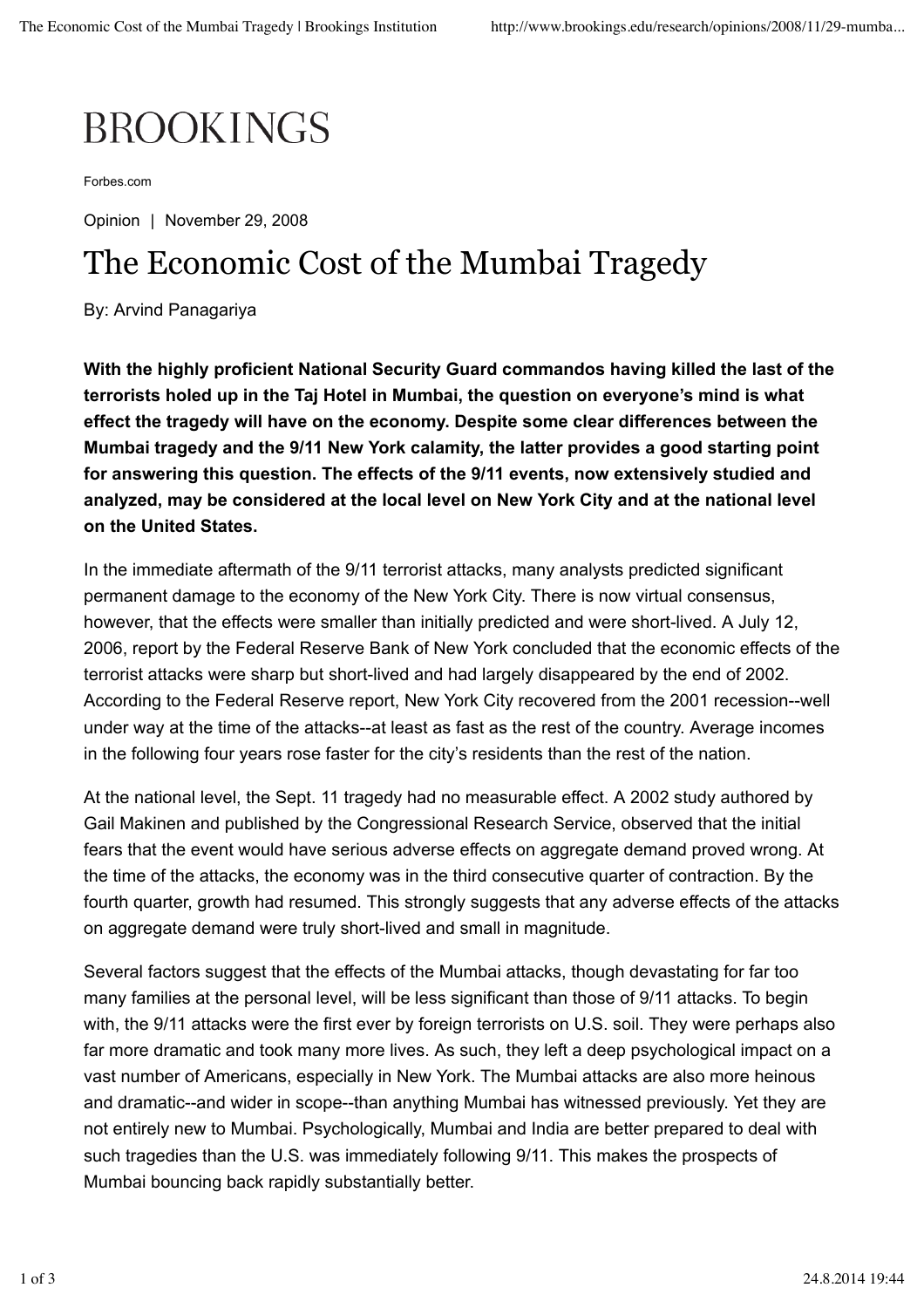Indeed, I was surprised to learn from my former Columbia student Catherine Delain, who has been on a visit to India for the last three weeks, that she could arrive at Mumbai at 5 a.m. by train from Vadodara immediately following the night of the massacre at Victoria Terminus station, and, within an hour, could also take the train from the Terminus to Aurangabad.

Catherine could observe the signs of the vast tragedy strewn all over in the station and yet found, to her astonishment, that the railway staff was out there going about their jobs as if it were a normal day! And of course, flights into and out of Mumbai never stopped during the 60-plus hours of the clean-up operation.

Equally reassuring was the effect on the stock market. Following 9/11, the stock market in New York had to be closed down for almost a week. When the market opened on Sept. 17, the Dow Jones index, which had closed at 9,605 on Sept. 10, fell to 8,920. In Mumbai, markets opened on Friday (Nov. 28, 2008), after just a one-day break--with the tragedy still in progress. A day earlier, markets in Singapore and elsewhere had reacted negatively, with the rupee declining in value. Yet, the Sensex on the Bombay Stock Exchange rose 0.7% on Friday, reaching a two-week peak.

One further favorable point for India is that the market shock has come at a time when the economy is otherwise healthy. Despite the slowdown in the world economy, the average annual growth rate in India during April 1-Sept. 30, 2008, the first two quarters of financial year 2008-09, has been 7.75%. This is predictably down from the average rate of 9% during the preceding five financial years, but still sufficiently high to absorb the shock without significant effect. Indeed, any negative effects of the terrorist attacks nationally are likely to be indistinguishable from, and overwhelmed by, those of the global slowdown.

The key question from the national standpoint is whether the episode will have an adverse effect on foreign investment (both direct and portfolio). Judging from the reactions of foreigners who narrowly escaped the attacks, as broadcast on various television channels, it does not appear that they are about to run away from India. Indeed, my former student Catherine did not change her plan to return from Aurangabad to Mumbai even though she did not know whether the terrorist threat would be eliminated by the time she arrived there. The effect on foreign investment is likely to be, at worst, small and temporary.

In all likelihood, the large part of the measurable economic costs of the attacks will consist of: the cost of restoring the damaged structures of Hotel Taj, Hotel Oberoi and Nariman House; lost income earnings of those who lost their lives; expenditures on the care of those injured and suffering traumas due to lost family members; and increased expenditures on anti-terrorist measures and security precautions at such places and events as airports, train and bus stations, international cricket games and the forthcoming Commonwealth Games. A slight temporary drop in tourist activity and foreign investment may also occur.

A worthwhile investment for the government will be to urgently create a substantial national anti-terrorism force with commando units placed in all major cities to ensure rapid action in case